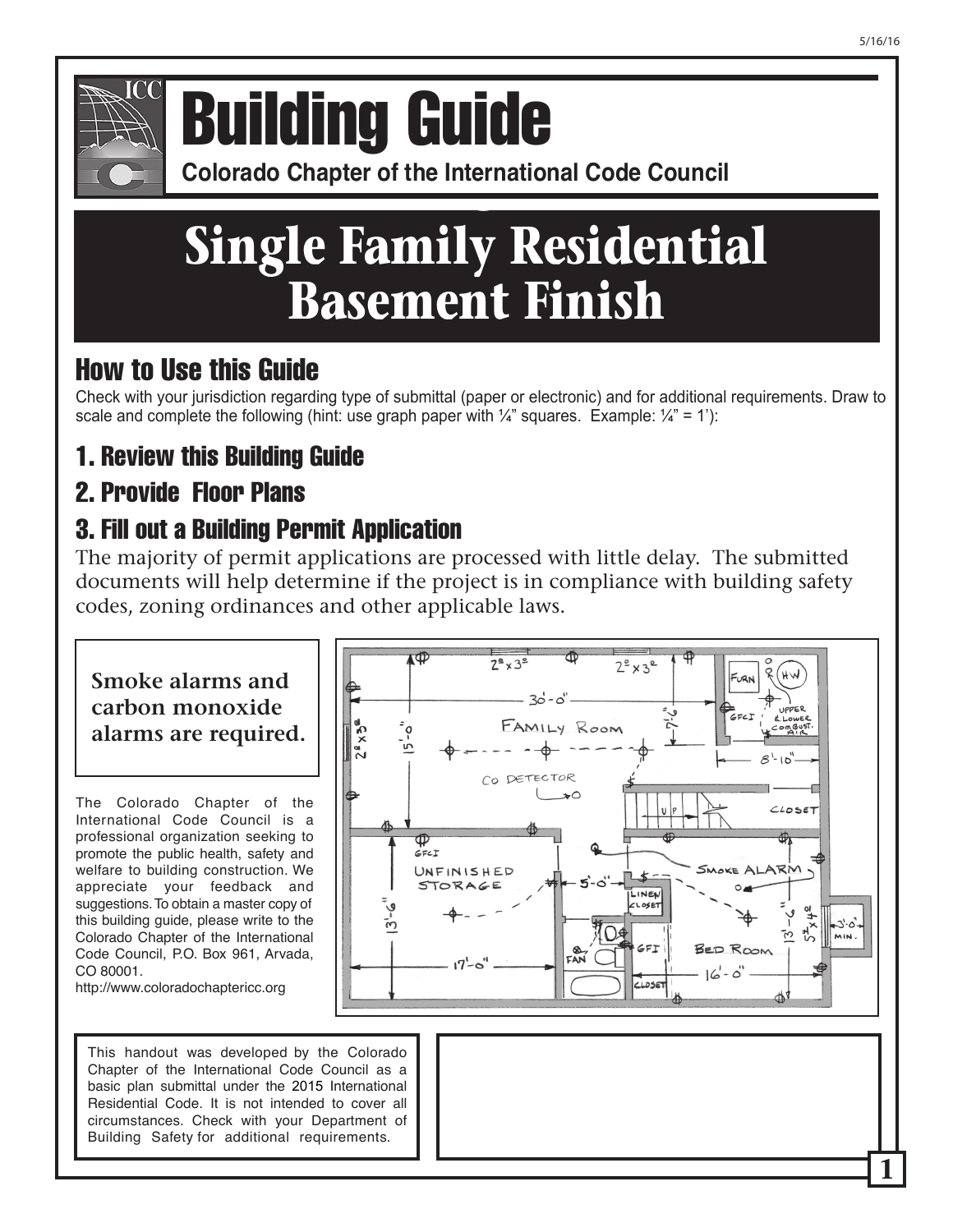# **Single Family Residential Basement Finish**

### **Directions**

- Submit two complete paper sets or one electronically of required information. •
- Draw a floor plan with dimensions drawn to scale, showing the layout of the entire basement. Label the use for all of the rooms.
- Show electrical outlets, smoke alarms, carbon monoxide alarms, lighting, fans, plumbing modifications, cleanouts, furnace, and water heater.
- List window sizes and types, identify emergency escape and rescue windows, and egress window wells with ladder and clear dimensions of window well

### Basement Finish Requirements

#### 1. Ceiling Heights:

If the finished ceiling will be less than 7', please consult your Building Department.

#### 2. Emergency Escapes:

All basements and sleeping rooms must have an emergency escape window or exterior door. Emergency escape windows with a sill height below grade must be provided with an emergency escape window well and ladder. (For emergency escape window and window well requirements, see page 3.)

#### 3. Smoke Alarms:

Smoke alarms are required in all basements. If the finished basement contains a sleeping room, a smoke alarm must be installed on the ceiling or wall in the sleeping room and in the hallway or area immediately outside of the sleeping room. Smoke alarms added to satisfy the above requirements must be hard-wired with battery backup, and interconnected with existing smoke alarms. Smoke alarms are required to be hardwired and interconnected in new and existing bedrooms, halls and on each level unless removal of interior wall or ceiling finishes would be required. In this case, battery operated devices are acceptable. Listed wireless alarms are acceptable.

#### 4. Carbon Monoxide Alarms:

Carbon Monoxide alarms are required on each floor with bedrooms. They are recommended to be located no farther than 15 ft. from any bedroom entrance. Do not install within 15 ft. of a fuel burning appliances. Follow manufacture's recommendations for location testing and replacement.

#### 5. Fuel Burning Appliances:

Furnaces and water heaters cannot be located in a bedroom or bathroom unless appliances are installed in a dedicated enclosure in which all combustion air is taken directly from outdoors, and a weather stripped solid door equipped with an approved self closing device is installed. If the furnace and water heater are being enclosed, adequate combustion air must be provided for these appliances to operate properly. For maintenance purposes, a minimum of 30 inches clear working space must be provided in front of furnaces and water heaters. Maintenance or removal of each appliance must be possible without removing the other or disturbing walls, piping, valves, ducts, vents, wiring or junction boxes.

This handout was developed by the Colorado Chapter of the International Code Council as a basic plan submittal under the 2015 International Residential Code. It is not intended to cover all circumstances. Check with your Department of Building Safety for additional requirements.

#### 6. Floated Walls:

beams and floor joists.

Show insulation values

In areas subject to floor heaving, non-bearing walls on basement floor slabs should be built to accommodate not less than 1-1/2 inches of floor movement. A detail of a typical floated wall is included on Page 3 of this hand-out.

Identify modifications to the existing structure such as posts,

• Indicate height of dropped ceiling areas less than 7 feet. • A shower or tub equipped with a showerhead shall have a minimum ceiling height of 6' 8" above a minimum area 30" by

30" at the showerhead. See Exception 2, P2708.1. Show plumbing fixtures and clearances around each.

#### 7. Fireblocking:

Fireblocking must be installed in concealed spaces of wood-furred walls at the ceiling level, at 10-foot intervals along the length of the wall and at all interconnections of concealed vertical and horizontal spaces such as intersection of stud walls and soffits or dropped ceilings. A detail of typical fireblocking is included on the following page of this handout. Fireblocks may be constructed of 1-1/2 inch lumber, 3/4 inch plywood, OSB or particle board, 1/2 inch gypsum board or fiberglass insulation 16 inches minimum in height, securely fastened.

#### 8. Insulation:

Check with your Building Department for insulation requirements.

#### 9. Space Under Stairs:

If access to the area or space under the basement stairs is provided for storage or other uses, the walls and ceiling of this enclosed space must be protected on the inside with1/2 inch gypsum board.

#### 10. Bathrooms:

Toilets must be provided with a minimum of 21 inches in front of the toilet and 15 inches from the center of the toilet and any sidewall or other obstruction. Showers shall have a minimum inside dimension of 900 square inches, capable of encompassing a 30 inch circle and be finished 72 inches above the floor with non-absorbent materials. Shower door minimum clear opening width is 22 inches. See Exception 2, P2708.1.

A ventilation fan is required in toilet rooms and bathrooms with unopenable windows. The fan must be vented to the exterior of the building and not to terminate within 3 feet of an opening.

#### 11. Lighting & Ventilation:

Lighting and ventilation are required for any finished portion of the basement. Contact your Building Department for specific requirements.

The Building Department staff can help you determine what is necessary to meet minimum safety requirements.